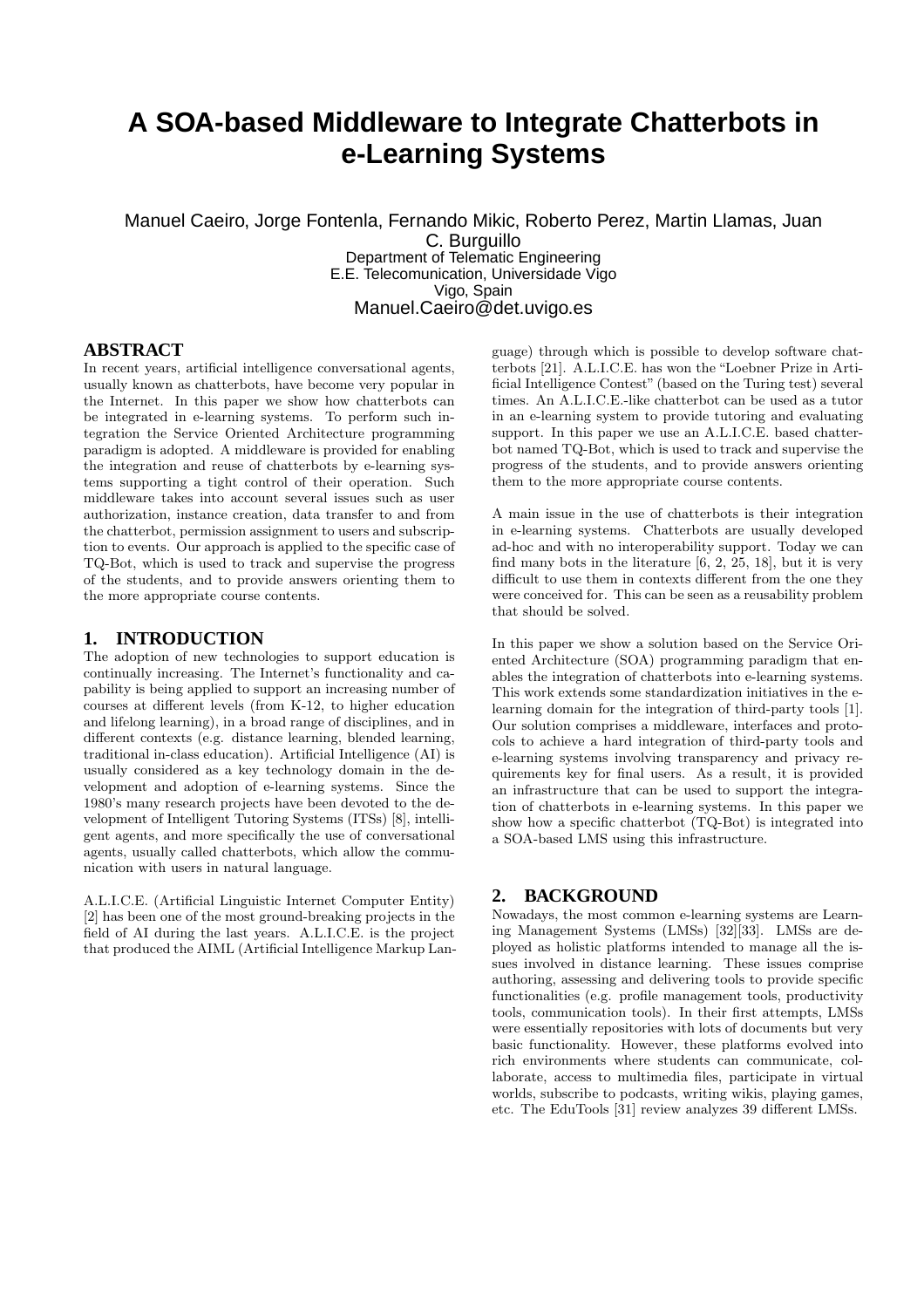In spite of the advantages of LMSs, there exist some important drawbacks that should not be overlooked. The lack of a tutor figure to pay specific attention to a individual students is one of these drawbacks. Here is where a chatterbot can play an important role. A chatterbot can be dedicated to tutoring students, taking advantage of AI techniques, and to offer a kindly interface to the users. This bot can help students at any time of the day, any day of the week. It does not get bored or loses its patience due to the students' attitude, and it can attract and keep students' attention because it supposes a technological innovation. Even to some degree, a chatterbot can make the student feel more comfortable than just surfing through the learning resources and tasks.

Attending to the development model, current LMSs can be grouped into two main categories [10]. The first category is about open source initiatives (such as Moodle, .LRN, Sakai, dotLRN, ATutor, Whiteboard), which are build over extensible frameworks that let implementers adjust and modify the systems to match their specific needs. The other category involves proprietary solutions (such as Blackboard, Gradepoint, Desire2Learn, Learn.com). These systems support extensions by providing software developers with"hooks" to tie third-party software into the LMS. Nevertheless, there is not any solution that can be applied in a general way.

The need for extensibility solutions in e-learning systems has led many organizations to develop and publish several standards and recommendations. Some standards regard the definition of layered and decoupled architectures [10]. Example of this are the E-Learning Framework (ELF) [14], the IMS Abstract Framework (IMS-AF) [27] and the Open Knowledge Initiative (OKI) [22]. Among the targets of these specifications we can find the modularization of functionality in e-learning systems by the identification of well-defined core components, interfaces and APIs. These elements are defined to support the interoperability with the other elements via Web Services, and grouped according to their functionality [10]. However, the practical adoption of these works is very limited, and therefore they are regarded just as theoretical frameworks. Other kind of specifications (IMS General Web Services [26], IMS Tool Interoperability [1] and IMS Common Cartridge [29]) are related to the extension of the functionalities of current e-learning systems by means of their interconnection with third-party components during runtime, using broadly-accepted Web technologies and paradigms such as SOAP, WSDL, UDDI [30], Ajax and Comet [9], Saas [28], IaaS [13], and Cloud Computing [15]. Despite their heterogeneity, these solutions present well-known advantages in terms of interactivity and scalability.

# **3. OUR E-LEARNING SYSTEM 3.1 The Educational Scenario Concept**

The educational scenario is the fundamental unit for constructing complex courses. The most relevant elements for defining an educational scenario are participants, which are enrolled into scenarios; goals, which declare learning objectives; environments, which aggregate learning resources and tools (in which bots are included); and temporal deadlines, which indicate the temporal limit for fulfilling goals. Therefore, an educational scenario encapsulates a fully functional unit of learning.

The life-cycle of educational scenarios can be divided into the following stages: design time, instantiation time and runtime. The concept of scenario is, therefore, twofold: it can be whether the model created during design time, or a concrete instance, with concrete participants enrolled into, and with certain temporal constraints as well. These concepts are illustrated in Figure 1. In design time, the author creates the model of the scenario using an authoring tool. In the example, a scenario with human participants and chatterbots is depicted, as well as a lab environment with some tools: a microscope and some books on inorganic chemistry. In instantiation time, a new instance of the educational scenario is created from the model in order to handle a particular case. In the example of the figure, three participants are grouped and enrolled into the first educational scenario instance: Arthur, having a teacher's role; Bob and Carol, having a learner's role; and Bob Chatterbot and Carol Chatterbot, having a consultant role. In the same way, Dan, Ernst, Frank, Dan Chatterbot and Ernst<sub>-Chatterbot</sub> are grouped and enrolled into the second educational scenario instance. The creation of a new scenario instance entails creating instances of its containing elements: a new environment instance as well as instances for tools and chatterbots into the environment. Finally, in runtime, participants access to environment instances and make use of tools and chatterbot instances. Notice that every group of participants use its own scenario instance.

In the following subsection we detail a general architecture to support the life-cycle of educational scenarios, from design time to runtime.

### **3.2 Technologies**

The e-learning system follows a typical three-tier architecture: presentation, business logic and database.

The presentation layer of our LMS is inspired in Moodle [20], programmed in PHP.

The Business Logic Layer is based on the PoEML [7], which is an Educational Modeling Language and, as such, it allows to describe scenarios, groups of participants, tools, resources, and the rest of elements in educational scenarios. This layer enables the definition and execution of learnflows [24] involving participants, learning goals, temporal constraints, etc. This layer is implemented as a Java Web Application running on Tomcat [3].

The Business Logic Layer is integrated in the overall system through a well-defined interface that is based on Web Services. This approach provides the maximum level of interoperability in web-based scenarios. In order to make Web Services accessible to presentation modules, we use the functionalities provided by a SOAP engine, Axis [4]. The functionalities that the Business Logic Layer provides are published in a WSDL file. The service methods serve for passive information retrieval, communication of events, and ad-hoc changes in instances. The JavaToWSDL tool provides for automatic WSDL generation from Java code. The WSDL file is automatically generated from the Java class containing the declaration of Web Service methods as a Java interface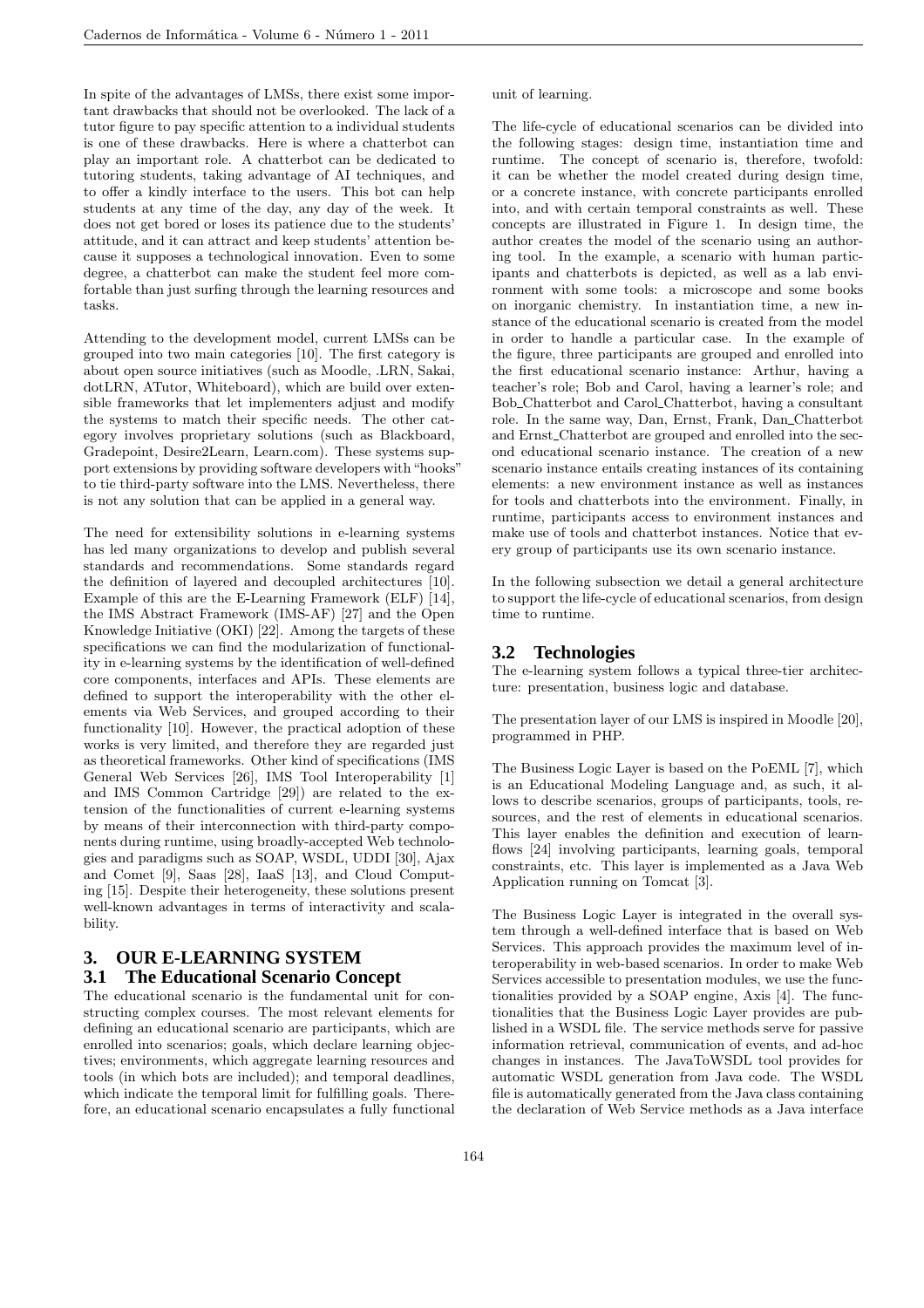

## Figure 1: Design time and runtime of an educational scenario.

#### definition.

In the Presentation Layer we use the NuSOAP [5] library, which facilitates the consumption of Web Service methods. After retrieving the WSDL file containing the definition of Web Service methods, the Presentation Layer is able to declare a client and request service methods from the Business Logic Layer.

The Database Layer is implemented on Oracle [23]. We have chosen Oracle because of its good out-of-the-box scalability support, which is an important concern in big e-learning deployments, as those of universities supporting distance learning courses.

# **4. SEAMLESS INTEGRATION OF CHATTER-BOTS IN E-LEARNING SYSTEMS**

Given the previous architecture of a generic e-learning system, our objective in this section is to describe an extension mechanism in order to complement the basic features of the system with the aid of third-party tools, in this case chatterbots. We consider that the integration of new functionalities must be as tight as possible, and must be carried out with minimum changes in the legacy systems. In the following sections we give some definitions concerning the level of integration of a third-party tool in an e-learning system, and then we provide a close look to the architecture we have developed for integrating of chatterbots.

# **4.1 Soft and Hard Integration**

At this point we consider two opposite alternatives for integrating third-party tools in e-learning systems, which are also considered in [17]:

- Soft integration of third-party tools. The e-learning system functionality can be extended through a hyperlink to an (external) third-party component. When the user clicks on it, the graphical user interface of the tool is displayed. From this point, users are operating a tool that the e-learning system cannot control by any means. Therefore, a new functionality is included but it does not work in coordination with the core system, resulting in a very "soft" integration.
- Hard integration of third-party tools. It includes soft integration, but providing the e-learning system with a more comprehensible control over the integrated tools. We describe in the next paragraphs our proposal for such a comprehensible control.

Hard integration allows the e-learning system not only to link the application, but also to supervise and alter the workflow of the tool as required, in order to adapt it to the concrete requirements and limitations of the course and its users.

As discussed in [7], the control of the operation of a learning tool (a chatterbot in this paper) to achieve hard integration in e-learning systems involves the following issues:

- 1. Creating a chatterbot instance for each user. For example, in an "Chemical" subject a chatterbot instance can be created for helping a learner in the course.
- 2. Transferring from the e-learning system to the chatterbot all those data that the user may need in order to carry out his/her tasks. In the previous example the student can obtain additional content asking the chatterbot. Previously, the chatterbot received such content from the e-learning system.
- 3. Establishing some access permissions over these data and the chatterbot functionality. In our example, the student may be assigned a configuration permission to change certain features of the bot, for example its name or background image.
- 4. Subscribing to events result of the work with the chatterbot. For example, the e-learning system may be interested in knowing when the student access to some specific contents provided by the bot.
- 5. Authorising the user to access the chatterbot instance. In our example, the student may not have access credentials at the chatterbot, in whose case the e-learning system has to grant him/her access as guest user.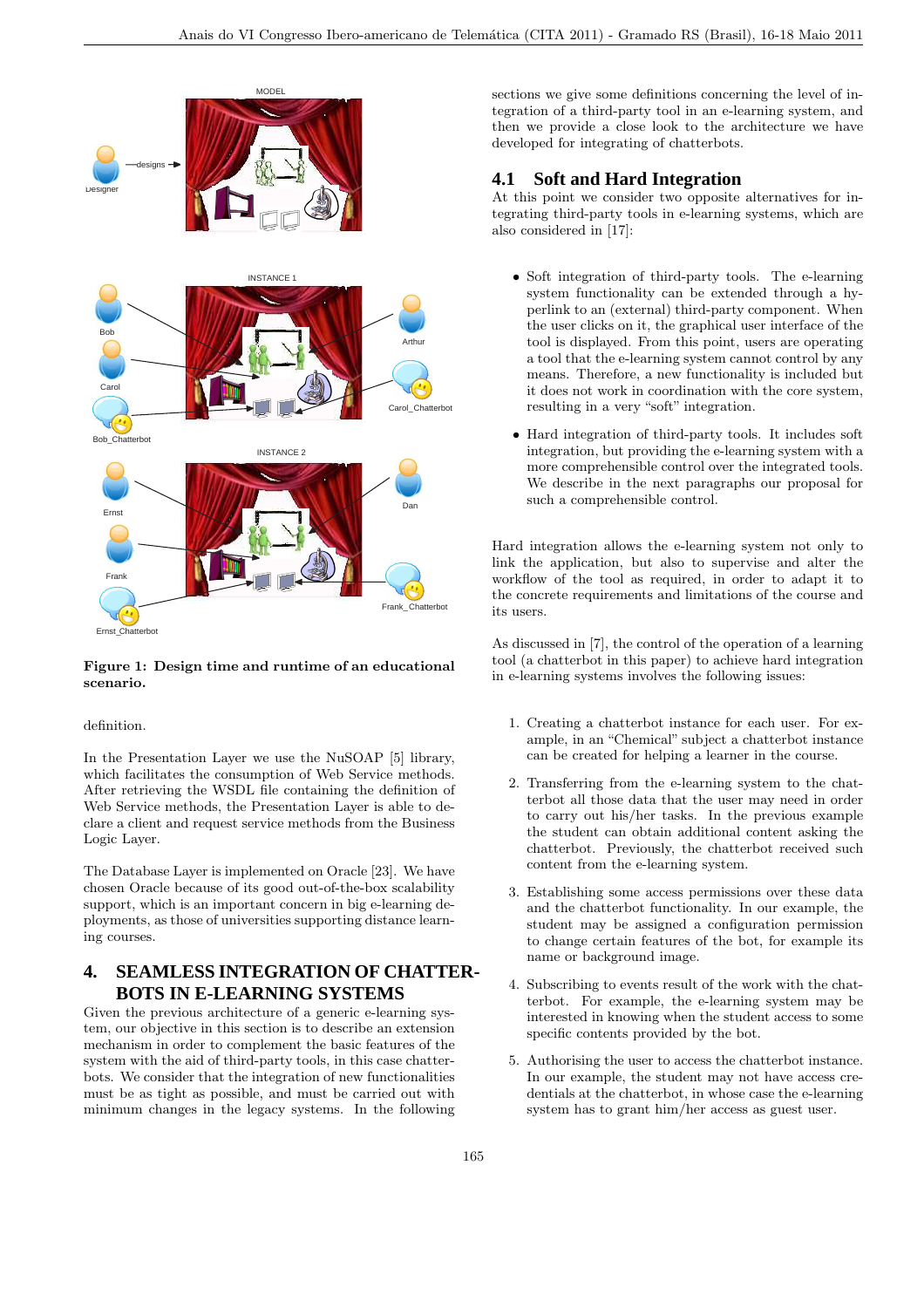6. Activating an action in the chatterbot according to the information provided by the events triggered. For example, the LMS activate a message in the chatterbot to inform the learner that 5 minutes remain to finish the task.

### **4.2 The Generic Tool Adapter**

The Generic Tool Adapter has been posed as a software component to extend the functionalities of an e-learning system by enabling the integration of third-party tools in a hard way. In the context of this research work a chatterbot is considered as a special kind of third-party tool. This adapter has been developed at our research group to allow e-learning systems to import, control and manage external tools that complement the functionalities of the LMS. The aspects covered by this adapter involve:

- 1. Authorization granting. A single sign-on mechanism, named Reverse OAuth [11], included as part of the Generic Tool Adapter, has been developed in order to authorize users (e.g. learners and teachers) to access the tool without requiring additional sing-ins. This is especially interesting when users have already authenticated after the e-learning systems and, from their point of view, additional authentications after the tool should not be necessary.
- 2. Instances management. The Generic Tool Adapter includes resources devoted to control the instances of the tool. We understand by instance of a tool a working environment along with a graphical user interface, associated to several files to manipulate, and a set of users allowed to access it. Several methods are included to control the creation and deletion of concrete tool instances, and to add and remove users to tool instances.
- 3. Data transfer. A mechanism to exchange data between the LMS and the tool, either single data values or full backups of user data. This functionality allows the elearning system, for example, to submit configuration files to a chatterbot and to get a log of conversations in the chatterbot.
- 4. Permissions assignment. A functionality is included in order to set access permissions to specific users over concrete parts of the tool. This functionality provides an straightforward mechanism to differentiate the different roles of teachers and students (e.g. students may be allowed to communicate with a chatterbot and teachers, additionally, may have permissions to change its configuration).
- 5. Event subscription. This feature allows the e-learning system to subscribe to particular events triggered by the tool in response to specific actions carried out by its users. This feature is specially useful in e-learning environments, where the external system must be "in touch" with what happens inside the tool in order to track, evaluate and help students.
- 6. Specific methods management. Finally, the Generic Tool Adapter provides mechanisms to alter the workflow of the tool. This category includes all those methods that do not fit in the previous five categories for

providing functionalities that are very specific and dependent of the type of tool.

The Generic Tool Adapter features a standardized syntax to invoke its methods, i.e. it implements the Generic Tool Interface. This interface is further decomposed into six subinterfaces, according to the six aspects of hard integration enumerated above. Table 1 summarizes some of the methods of the Generic Tool Interface, and classifies them according to the sub-interface they belong to.

### **4.3 Generic Tool Adapter protocol stack**

The internal architecture of the Generic Tool Adapter is based on the well-accepted approach to software design of protocol stacks. Figure 2 depicts a representation of the Generic Tool Adapter as a refinement of the TCP/IP protocol stack where the Application layer has been further divided into three sublayers, and the Generic Tool Adapter corresponds to the "Integration Manager" and "Integration Protocol" sublayers. As in the standard TCP/IP protocol stack there is a (virtual) direct communication between analogous (sub)layers, so that Integration Managers communicate with Integration Managers and Integration Protocols with Integration Protocols.

The Integration Managers implement the methods of the Generic Tool Interface (see Table 1) and, together with the Integration Protocols, form the Generic Tool Adapter (see Section 4.2). There are six Integration Managers and six Integration Protocols altogether. These Managers and Protocols are grouped in pairs, dealing with a specific issue of hard integration (see Section 4.1). When a method of the Integration Manager is invoked it serializes the call and forwards it to the corresponding Integration Protocol, which in turn submits it to the remote Integration Protocol. At this point, the remote Integration Protocol passes the call to the remote Integration Manager, which executes the action requested.

# **5. INTEGRATING TQ-BOT**

In order to prove the usefulness of the Generic Tool Adapter in extending the functionality of an e-learning system we decided to apply it to integrate TQ-Bot [19]. TQ-Bot is a chatterbot based on AIML and dedicated to tutoring students, taking advantage of AI techniques and offering an appealing interface to users. This section introduces the functionalities and underlying architecture of TQ-Bot, and provides a thorough description (both static and dynamic) of the different elements of the system resulting from the combination of TQ-Bot and a generic e-learning system.

# **5.1 TQ-Bot**

TQ-Bot is a virtual assistant designed for tutoring tasks, helping students in the e-learning process within an e-learning system. More specifically, using TQ-Bot students are able to auto-evaluate their knowledge and skills and to ask for specific course contents. It can attract and keep students' attention because it supposes a technological innovation. Even to some degree, TQ-Bot can make the student feel more comfortable than just surfing through the learning resources and activities.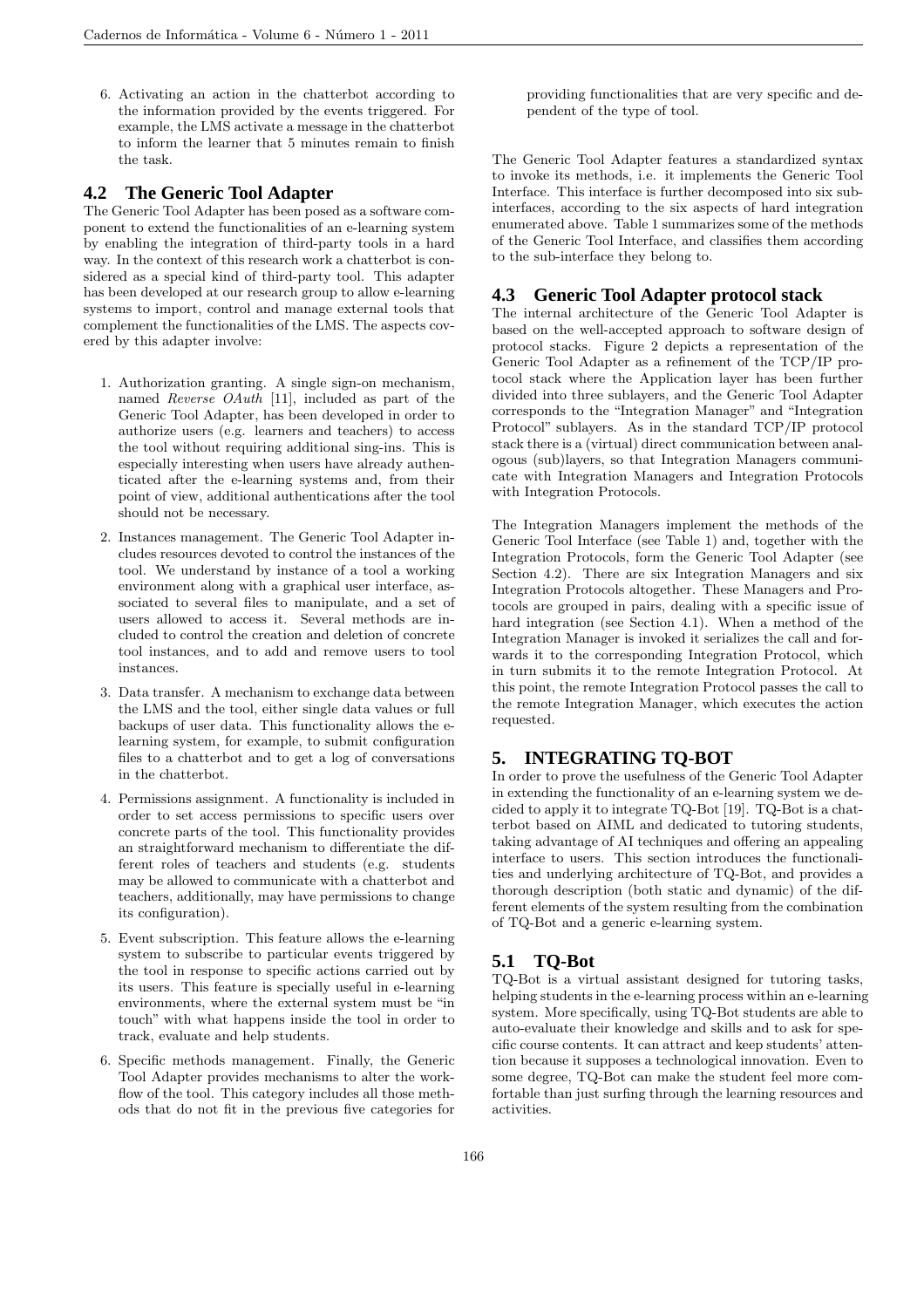| $\overline{\text{Sub}}$<br>int. | Method          | Input parameters                                                      | Output<br>pa-<br>rameters | Description                                                                                                                                                                                                                                                                                            |
|---------------------------------|-----------------|-----------------------------------------------------------------------|---------------------------|--------------------------------------------------------------------------------------------------------------------------------------------------------------------------------------------------------------------------------------------------------------------------------------------------------|
|                                 |                 |                                                                       |                           |                                                                                                                                                                                                                                                                                                        |
| $\overline{1}$                  | grant           | resourceURI, expira-<br>tionTime, username                            | authID                    | Grants access to a resource given its URI, the expiration<br>time and the username of the beneficiary of the autho-<br>rization. Returns an identifier for future references to the<br>authorization.                                                                                                  |
| $\mathbf{1}$                    | revoke          | authID                                                                | result                    | Revokes a previous authorization given its authID. Returns<br>an error code, if any.                                                                                                                                                                                                                   |
| $\boldsymbol{2}$                | createInstance  | name                                                                  | instanceURI               | Creates a new instance given its name. Returns its URI.                                                                                                                                                                                                                                                |
| $\overline{2}$                  | deleteInstance  | instanceURI                                                           | result                    | Deletes an instance given its URI. Returns an error code,<br>if any.                                                                                                                                                                                                                                   |
| 3                               | getDataElement  | dataURI                                                               | data                      | Requests a data element by its URI. Returns its value.                                                                                                                                                                                                                                                 |
| $\overline{3}$                  | setDataElement  | dataURI, data                                                         | result                    | Overwrites the current value of the data element given<br>by the parameter dataURI with the value contained in the<br>parameter data. Returns an error code, if any.                                                                                                                                   |
| 3                               | getBackup       | instanceURI,<br>incre-<br>mental                                      | data                      | Requests a backup copy of the data of an instance given its<br>URI. It can be a complete or an incremental copy. Returns<br>the backup copy.                                                                                                                                                           |
| $\overline{4}$                  | grantPermission | permission, username,<br>dataURI.<br>expira-<br>tionTime, instanceURI | result                    | Grants the given permission to a user over a particular<br>resource. If the parameter dataURI is not present, it applies<br>to all the resources of the instance given by the parameter<br>instanceURI. Returns an error code, if any.                                                                 |
| $\overline{4}$                  | resetToDefaults | username, dataURI, in-<br>stanceURI                                   | result                    | Resets the permission of the given user of the given in-<br>stance over the given data element to their default values.                                                                                                                                                                                |
| $\overline{5}$                  | subscribe       | instanceURI,<br>event,<br>compact                                     | result                    | Subscribe to the given event. If the parameter instanceURI<br>is present, the subscription only affects to the events that<br>take place within the given instance. If the parameter<br>compact is present, similar events are grouped and sent in<br>a single message. Returns an error code, if any. |
| 5                               | notify          | instanceURI,<br>event,<br>username                                    | result                    | Given a username and an instance URI he belongs to, no-<br>tifies an event to the user. Returns an error code, if any.                                                                                                                                                                                 |
| 6                               | invoke          | methodName,<br>parame-<br>terList                                     | data                      | Invokes the given remote method with the given parame-<br>ters list. Returns the result in a serialized format.                                                                                                                                                                                        |

Table 1: Generic Tool Interface method summary.

TQ-Bot is an AIML-based chatterbot, a type of conversational agent (a computer program) designed to simulate an intelligent and natural-language conversation. It processes the users' inputs and consults its knowledge base to make a response that imitates the human's one.

AIML is an XML based programming language and it is widely used in the development of software agents that communicate with their users in natural language (the programming language AIML was developed by Dr. Richard Wallace and the A.L.I.C.E.bot open source community among 1995 and 2000). AIML is a text file with a specific structure, which constitutes the knowledge base of the chatterbot. The "categories" are the fundamental knowledge basis, and they consist of at least two elements: the "pattern" and the "template". In general, the performance of AIML is based on a stimulus-response model, in which the stimulus (the user's input) corresponds with the "pattern", and the response (which the chatterbot will show to the user) will be its associated "template". All these actions, about looking for the adequate pattern and showing the related template, will be carried out by a data treatment engine, of which there are many versions (Program D, Program E, etc.).

TQ-Bot has been developed as a PHP application based on Program E [16], which is the PHP implementation of the AIML interpreter. TQ-Bot also uses AJAX (Asynchronous JavaScript And XML) technology, that enables to make interactive applications or RIA (Rich Internet Applications). This technique enables our bot to maintain an asynchronous communication with its server in the background, and so, it is possible to make changes on the chatterbot interface. This means a significant improvement of the interactivity.

Students interact with the bot through the BUI (Bot User Interface), which consists in a pop-up window with a text area reflecting the conversation and a text box to introduce new requests. The bot obtains input data from this BUI and searches into its knowledge source appropriate content to reply. This content is provided during the configuration of the chatterbot instance.

If the bot does not detect any input related to the content of a course, it replies to the student with an expression taken from its general knowledge base. Once the bot detects a reply from the student, where he/she has used a special keyword (related to a learning resource of the course), the bot retrieves the previously established association and processes the learning path. All needed information is found at the database tables, and TQ-Bot shows an answer consisting of:

- The resource's abstract.
- Extra information about the resource: a link to all the content of the course related to the concept that the student was asking for.
- Related information: a set of links to any type of information related to the resource that the bot has found.
- Scoring the answer: the bot offers to the student the possibility of ranking the given answer.

TQ-Bot also enables to auto-evaluate and monitor student progress. While a student is talking to the bot, he/she can request several activities (see Figure 3):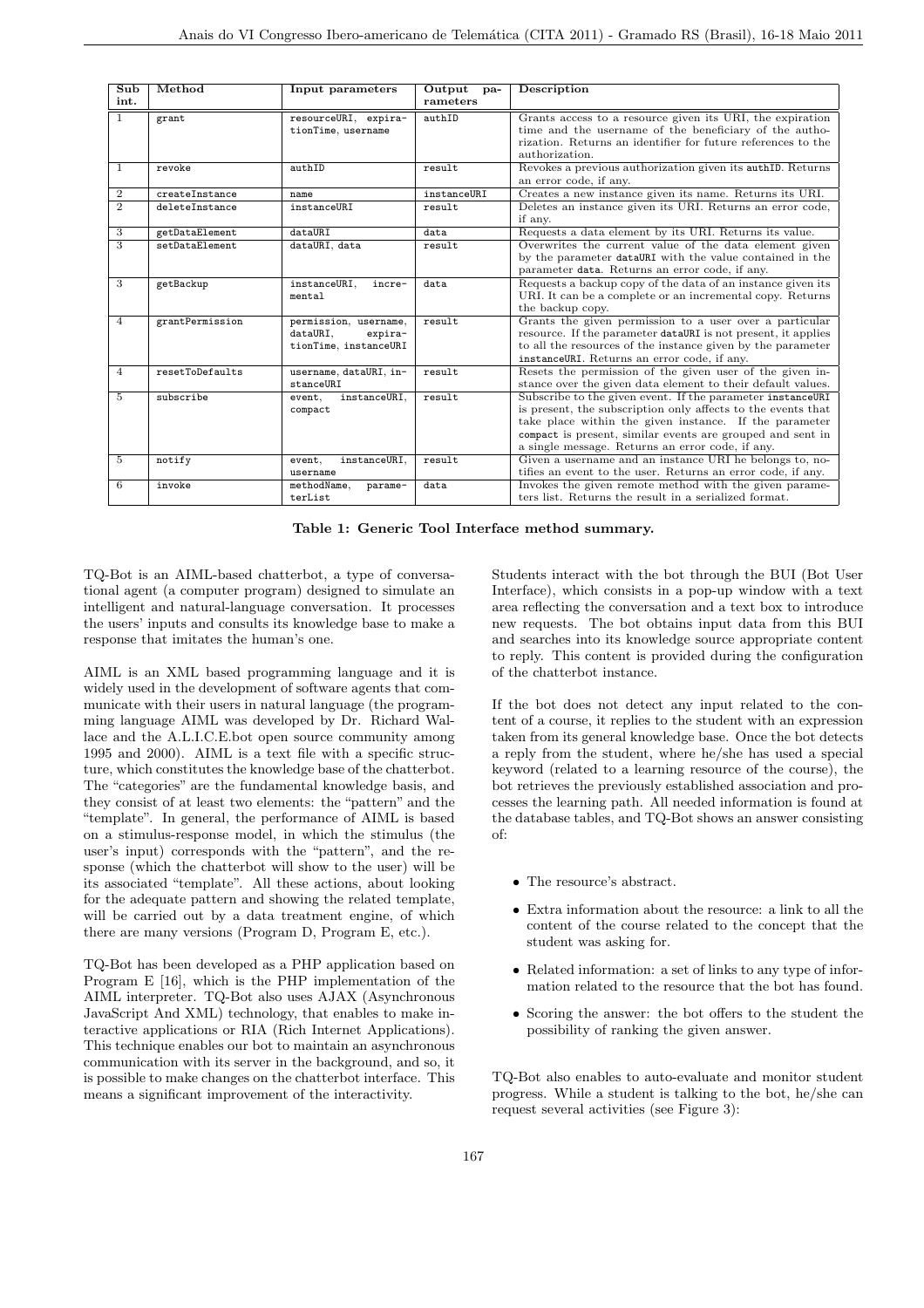

Figure 2: Representation of the Generic Tool Adapter as a protocol stack.



Figure 3: Answer of the TQ-Bot.

- To ask for a test: the bot chooses the first from all available tests that the student has not done yet.
- To ask for a personalized test: the student must choose the number of questions to be included in the test and the bot composes it.
- To ask for questions that do not belong to any test (free questions): the bot starts to ask questions and keeps on doing it until the student wants to stop.

Finally, we would like to point out that the student can ask for a clue to answer a question, and that this fact penalizes his/her final score.

# **5.2 Global Architecture**

In this section we describe the final architecture that allows the integration of TQ-Bot in an e-learning system. The architecture of TQ-Bot, the Engine, and the Generic Tool Adapter are glued together by means of the Chatterbot Binding Adapter and the Creational API. Therefore,

this section is devoted to describe these two elements. The result is depicted in the UML component diagram of Figure 4.

The Creational API has been posed to allow a programmatic management of the bot. Originally, the logic of TQ-Bot had been designed together with a graphical user interface that allows its configuration and management by users (namely, a teacher). This approach proved to be tiresome when the teacher has to configure a large number of instances of TQ-Bot for its students. Therefore, we defined the Creational API to enable an automated configuration of the bot by the e-learning system.

| Property       | Value              |  |  |
|----------------|--------------------|--|--|
| name           | TQ-BOT             |  |  |
| gender         | male               |  |  |
| master         | Fernando Mikic     |  |  |
| birthday       | January 1, 2007    |  |  |
| birthplace     | University of Vigo |  |  |
| favouritebook  | I, Robot           |  |  |
| favouriteband  | Smashing Punkins   |  |  |
| favouritesong  | Stairway to Heaven |  |  |
| favouritemovie | Matrix             |  |  |
| forfun         | Surfin' the WWW    |  |  |
| language       | english            |  |  |
| image          | angel.jpg          |  |  |

Table 2: Vocabulary used to configure TQ-Bot.

The Creational API provides the following features, in accordance with the six aspects of hard integration described in Section 4.1:

- 1. Authorization granting: transparent access for users to the TQ-Bot server.
- 2. Instances management: automated creation and deletion of instances of TQ-Bot, and addition and removal of participants to specific instances.
- 3. Data transfer: methods to allow the e-learning system to read and post messages in a TQ-Bot instance. An excerpt of the vocabulary used to exchange data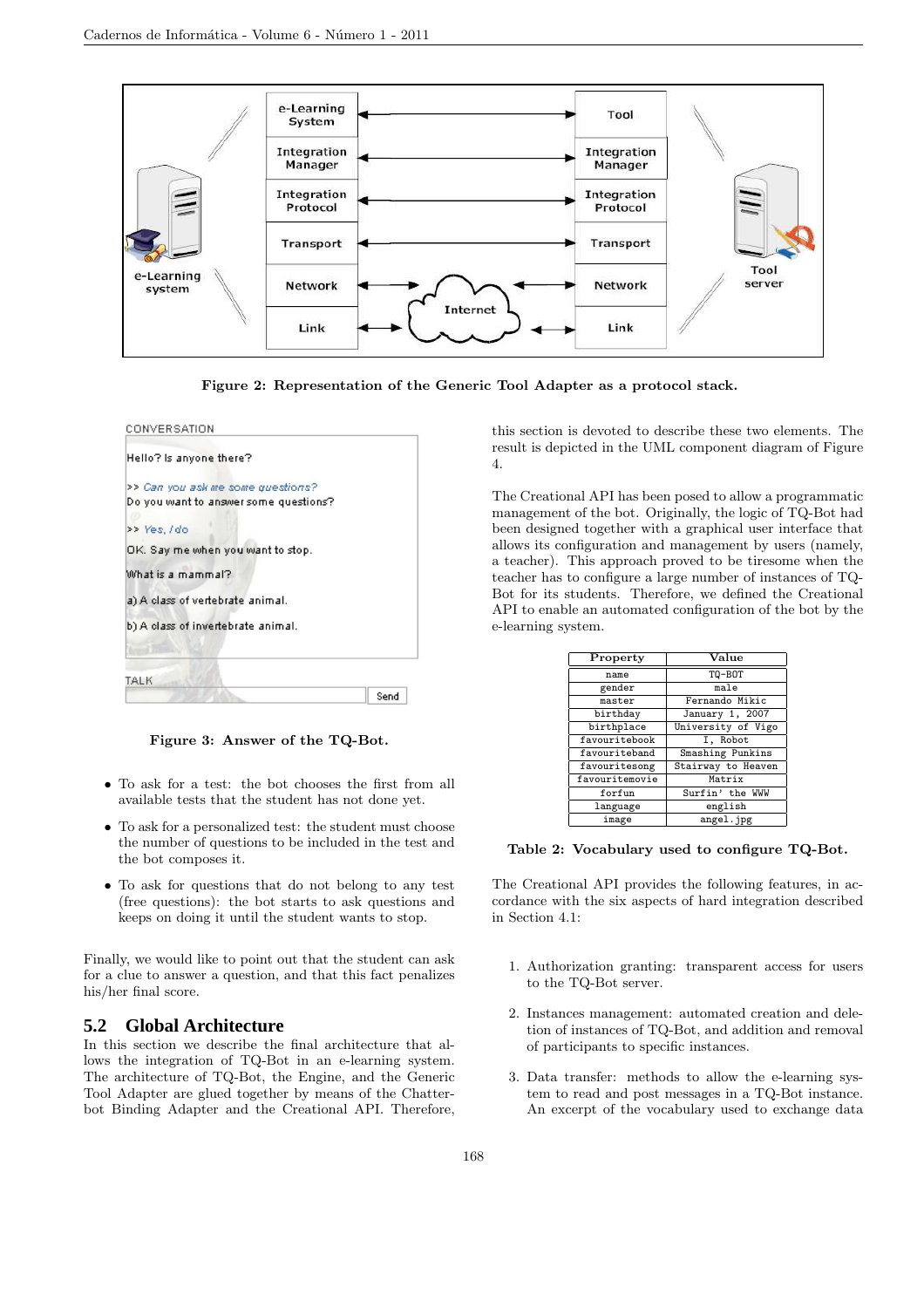

Figure 4: UML deployment diagram of the integration architecture.

between the e-learning system and TQ-Bot is summarized in Table 2. This vocabulary also include terms to inform the bot about the course structure and organization.

- 4. Permissions assignment: methods to assign permissions to the participants of a TQ-bot instance.
- 5. Event subscription: methods that allow an e-learning systems to subscribe to events that take place in a TQ-Bot instance. This is especially useful in educational scenarios where the e-learning system must be "in touch" with the interaction between the user and a TQ-Bot instance.
- 6. Other methods: this category includes all those methods that do not fit in the previous five categories for providing functionalities that are very specific of the TQ-Bot system. We consider, for example, configuring TQ-Bot to display a message to the users of an instance (e.g. "By the way, I remind you that only 10 minutes remain to finish the test"). In addition, there are methos to inform the bot about the course structure and organization.

The Chatterbot Binding Adapter is an intermediate layer between the Creational API and the Generic Tool Interface.

The reason of its existence is that, while the Generic Tool Interface has been designed for general-purpose tools (featuring generic methods such as createInstance()), the Creational API features a TQ-Bot-oriented syntax (e.g. newTQInstance()). Therefore, the purpose of the Chatterbot Binging Adapter is to perform a conversion between both syntaxes. This is in agreement with the Adapter design pattern [12].

The conversions between the Generic Tool Interface and the Creational API carried out by the Chatterbot Binding Adapter are actually one to one, because the latter has been designed to cover a set of common needs in learning tools. The output of the Chatterbot Binding Adapter is a request that can be appropriately processed by the Creational API.

### **6. CONCLUSIONS**

During the last years LMSs have become very popular elearning systems. They are used by academic institutions and companies to support learning programs and educational activities. Nevertheless, there are many problems and limitations that remain to be solved in LMSs. A main issue is related with the isolation of learners and the lack of a tutor figure that provides companion and guidance orienting the student to the more appropriate course contents. The use of